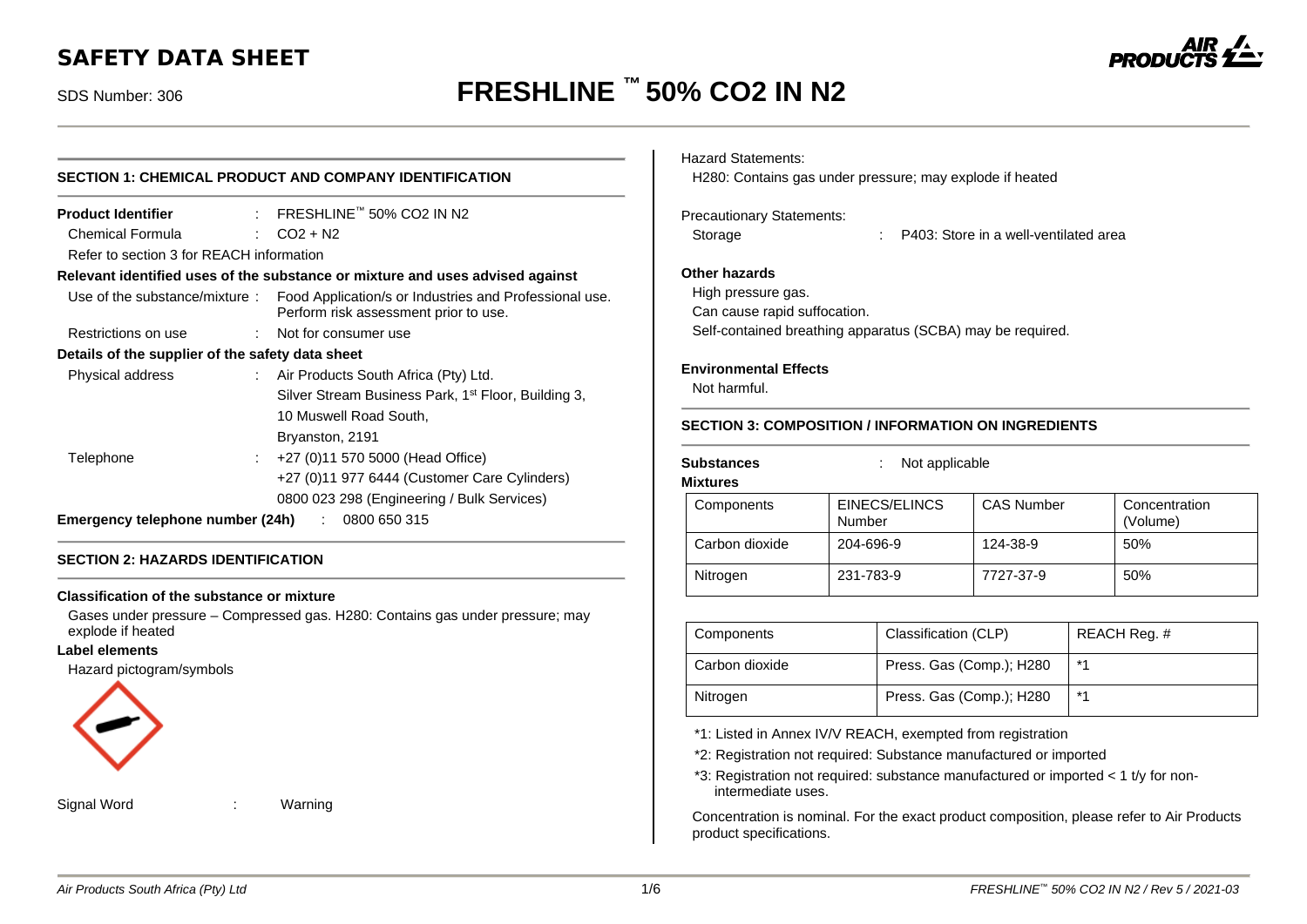SDS Number: 306

|                                                                                                                                                                                                           |  |                                                                                                                                                                                                                          | <b>Advice for fire-fighters</b>                                                                                                                                                                                                     | Wear self-contained breathing apparatus for fire-fighting                                                                                                                                                                                 |  |
|-----------------------------------------------------------------------------------------------------------------------------------------------------------------------------------------------------------|--|--------------------------------------------------------------------------------------------------------------------------------------------------------------------------------------------------------------------------|-------------------------------------------------------------------------------------------------------------------------------------------------------------------------------------------------------------------------------------|-------------------------------------------------------------------------------------------------------------------------------------------------------------------------------------------------------------------------------------------|--|
| <b>SECTION 4: FIRST AID MEASURES</b>                                                                                                                                                                      |  |                                                                                                                                                                                                                          |                                                                                                                                                                                                                                     | if necessary. Standard protective clothing and<br>equipment (Self Contained Breathing Apparatus) for                                                                                                                                      |  |
| <b>Description of first aid measures</b>                                                                                                                                                                  |  |                                                                                                                                                                                                                          |                                                                                                                                                                                                                                     | fire-fighters. Standard EN 137 - Self-contained open-<br>circuit compressed air breathing apparatus with full face                                                                                                                        |  |
| General advice<br>Move victim to uncontaminated area wearing self-<br>contained breathing apparatus. Keep victim warm and<br>rested. Call a doctor. Apply artificial respiration if breathing<br>stopped. |  |                                                                                                                                                                                                                          |                                                                                                                                                                                                                                     | mask. Standard EN 469 - Protective clothing for fire-<br>fighters. Standard EN 659 - Protective gloves for fire-<br>fighters.                                                                                                             |  |
| Eye contact                                                                                                                                                                                               |  | In case of direct contact with eyes, get medical advice                                                                                                                                                                  | <b>SECTION 6: ACCIDENTAL RELEASE MEASURES</b>                                                                                                                                                                                       |                                                                                                                                                                                                                                           |  |
| Skin contact                                                                                                                                                                                              |  | Adverse effects not expected from this product.                                                                                                                                                                          |                                                                                                                                                                                                                                     |                                                                                                                                                                                                                                           |  |
| Ingestion                                                                                                                                                                                                 |  | Ingestion is not considered a potential route of                                                                                                                                                                         |                                                                                                                                                                                                                                     | Personal precautions, protective equipment and emergency procedures                                                                                                                                                                       |  |
|                                                                                                                                                                                                           |  | exposure.                                                                                                                                                                                                                |                                                                                                                                                                                                                                     | Monitor carbon dioxide level. Gas/vapour heavier than air. May accumulate in confined                                                                                                                                                     |  |
| Move to fresh air. If breathing has stopped or is laboured,<br>Inhalation<br>give assisted respirations. Supplemental oxygen may be<br>indicated. If the heart has stopped, trained personnel             |  |                                                                                                                                                                                                                          | spaces, particularly at or below ground level. Evacuate personnel to safe areas. Wear<br>self-contained breathing apparatus when entering area unless atmosphere is proved to be<br>safe. Monitor oxygen level. Ventilate the area. |                                                                                                                                                                                                                                           |  |
|                                                                                                                                                                                                           |  | should begin cardiopulmonary resuscitation immediately.<br>In case of shortness of breath, give oxygen.                                                                                                                  | <b>Environmental precautions :</b>                                                                                                                                                                                                  | Do not discharge into any place where its accumulation<br>could be dangerous. Prevent further leakage or spillage                                                                                                                         |  |
|                                                                                                                                                                                                           |  | Most important symptoms and effects, both acute and delayed                                                                                                                                                              |                                                                                                                                                                                                                                     | if safe to do so.                                                                                                                                                                                                                         |  |
| Symptoms                                                                                                                                                                                                  |  | Shivering fit. Sweating. Blurred vision. Headache.                                                                                                                                                                       |                                                                                                                                                                                                                                     | Methods and materials for containment and cleaning up : Ventilate the area.                                                                                                                                                               |  |
|                                                                                                                                                                                                           |  | Increased pulse rate. Shortness of breath. Rapid<br>respiration. Exposure to oxygen deficient atmosphere may<br>cause the following symptoms: Dizziness. Salivation.<br>Nausea. Vomiting. Loss of mobility/consciousness | Additional advice                                                                                                                                                                                                                   | If possible, stop flow of product. Increase ventilation to<br>the release area and monitor oxygen level. If leak is<br>from cylinder or cylinder valve, call the Air Products<br>emergency telephone number. If the leak is in the user's |  |
| Treatment                                                                                                                                                                                                 |  | Indication of any immediate medical attention and special treatment needed<br>If exposed or concerned: Get medical attention/advice.                                                                                     |                                                                                                                                                                                                                                     | system, close the cylinder valve, safely vent the<br>pressure, and purge with an inert gas before attempting<br>repairs.                                                                                                                  |  |
| <b>SECTION 5: FIRE-FIGHTING MEASURES</b>                                                                                                                                                                  |  |                                                                                                                                                                                                                          | Reference to other sections                                                                                                                                                                                                         | For more information refer to Section 8 and 13.                                                                                                                                                                                           |  |
| <b>Extinguishing media</b>                                                                                                                                                                                |  |                                                                                                                                                                                                                          |                                                                                                                                                                                                                                     |                                                                                                                                                                                                                                           |  |
| Suitable extinguishing media:                                                                                                                                                                             |  | The product itself does not burn. Use extinguishing<br>media appropriate for surrounding fire.                                                                                                                           |                                                                                                                                                                                                                                     |                                                                                                                                                                                                                                           |  |
|                                                                                                                                                                                                           |  | Extinguishing media which must not be used for safety reasons :<br>Do not use water jet<br>to extinguish.                                                                                                                |                                                                                                                                                                                                                                     |                                                                                                                                                                                                                                           |  |
| Special hazards arising from the substance or mixture                                                                                                                                                     |  |                                                                                                                                                                                                                          |                                                                                                                                                                                                                                     |                                                                                                                                                                                                                                           |  |
|                                                                                                                                                                                                           |  | Upon exposure to intense heat or flame, cylinder will vent rapidly and or rupture violently.<br>. Josef Charles Marches ald La anglicia and a constant a conformation. Adams access from a contatul                      |                                                                                                                                                                                                                                     |                                                                                                                                                                                                                                           |  |

Product is non-flammable and does not support combustion. Move away from container and cool with water from a protected position. Keep containers and surroundings cool with water spray.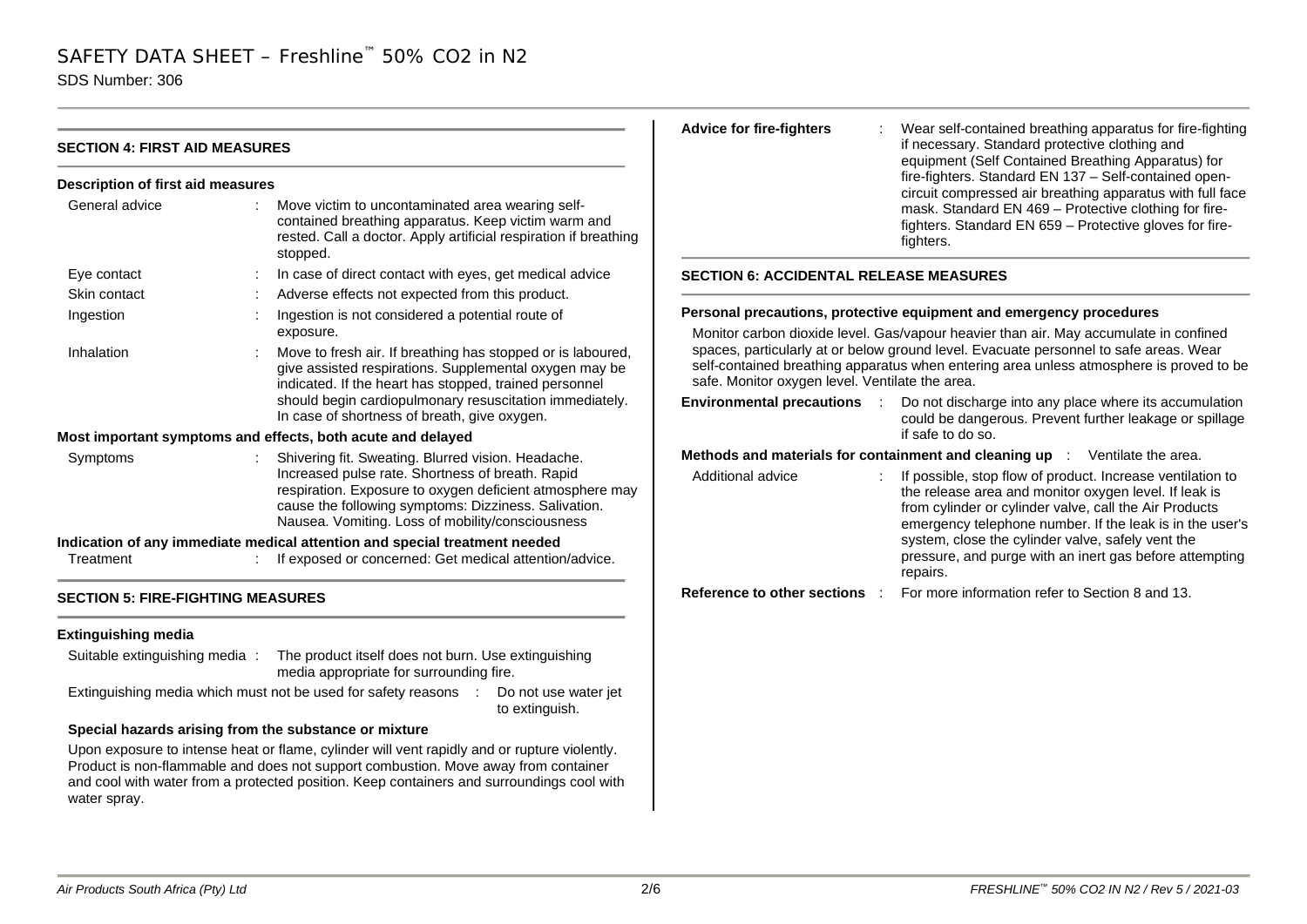### **SECTION 7: HANDLING AND STORAGE**

### **Precautions for safe handling**

Cylinders should be stored up right with valve protection guard in place and firmly secured to prevent falling or being knocked over. Use equipment rated for cylinder pressure. Protect cylinders from physical damage; do not drag, roll, slide or drop. Do not allow storage area temperature to exceed 50°C. Only experienced and properly instructed persons should handle compressed gases/cryogenic liquids. Before using the product, determine its identity by reading the label. Know and understand the properties and hazards of the product before use. When doubt exists as to the correct handling procedure for a particular gas, contact the supplier. Do not remove or deface labels provided by the supplier for the identification of the cylinder contents. When moving cylinders, even for short distances, use a cart (trolley, hand truck, etc.) designed to transport cylinders. Do not remove valve guards. Before connecting the container, check the complete gas system for suitability, particularly for pressure rating and materials. Before connecting the container for use, ensure that back feed from the system into the container is prevented. Ensure the complete gas system is compatible for pressure rating and materials of construction.

Ensure the complete gas system has been checked for leaks before use. Employ suitable pressure regulating devices on all containers when the gas is being emitted to systems with lower pressure rating than that of the container. Never insert an object (e.g., spanner/wrench, screwdriver, pry bar, etc.) into valve openings. Doing so may damage valve, causing a leak.

Open valve slowly. If user experiences any difficulty operating cylinder valve discontinue use and contact supplier. Close container valve after each use and when empty, even if still connected to equipment. Never attempt to repair or modify container valves or safety relief devices. Damaged valves should be reported immediately to the supplier. Close valve after each use and when empty. Do not subject containers to abnormal mechanical shocks which may cause damage to their valve or safety devices. Never attempt to lift a cylinder by its valve guard. Do not use containers as rollers or supports or for any other purpose than to contain the gas as supplied. Never strike an arc on a compressed gas cylinder or make a cylinder a part of an electrical circuit. Do not smoke while handling product or cylinders. Never re-compress a gas or a gas mixture without first consulting the supplier. Never attempt to transfer gases from one cylinder/container to another. Always use backflow protective device in piping. Never use direct flame or electrical heating devices to raise the pressure of a container. Containers should not be subjected to temperatures above 50°C. Prolonged periods of cold temperature below -30°C should be avoided.

### **Conditions for safe storage, including any incompatibilities**

Full containers should be stored so that oldest stock is used first. Containers should be stored in a purpose built compound which should be well ventilated, preferably in the open air. Stored containers should be periodically checked for general condition and leakage. Observe all regulations and local requirements regarding storage of containers.

Protect containers stored in the open against rusting and extremes of weather. Containers should not be stored in conditions likely to encourage corrosion. Containers should be stored in the vertical position and properly secured to prevent toppling. The container valves should be tightly closed and where appropriate valve outlets should be capped or plugged. Container valve guards or caps should be in place. Keep containers tightly closed in a cool, well-ventilated place. Store containers in location free from fire risk and away from sources of heat and ignition. Full and empty cylinders should be segregated. Do not allow storage temperature to exceed 50°C. Return empty containers in a timely manner.

#### **Technical measures/Precautions**

Containers should be segregated in the storage area according to the various categories (e.g. flammable, toxic, etc.) and in accordance with local regulations. Keep away from combustible material.

### **SECTION 8: EXPOSURE CONTROLS AND PERSONAL PROTECTION**

### **Control parameters**

### **Exposure limit(s)**

|                | Carbon dioxide   Time Weighted Average (TWA): EH40                                  | 5,000 ppm   | $9,150 \text{ mg/m}^3$  |
|----------------|-------------------------------------------------------------------------------------|-------------|-------------------------|
|                | WFI                                                                                 |             |                         |
| Carbon dioxide | Short Term Exposure Limit (STEL): EH40   15,000 ppm $\frac{27,400 \text{ mg}}{m^3}$ |             |                         |
|                | WFL                                                                                 |             |                         |
| Carbon dioxide | Time Weighted Average (TWA): EU ELV                                                 | $5,000$ ppm | 9,000 mg/m <sup>3</sup> |
|                |                                                                                     |             |                         |

### **Exposure controls**

#### **Engineering measures**

Provide natural or mechanical ventilation to prevent accumulation above exposure limits. Provide natural or mechanical ventilation to prevent oxygen deficient atmospheres below 19.5% oxygen.

### **Personal protective equipment**

| Respiratory protection    | Self-contained breathing apparatus (SCBA) or positive<br>pressure airline with mask are to be used in oxygen-deficient<br>atmosphere. Air purifying respirators will not provide<br>protection. Users of breathing apparatus must be trained. |
|---------------------------|-----------------------------------------------------------------------------------------------------------------------------------------------------------------------------------------------------------------------------------------------|
| Hand protection           | : Wear sturdy work gloves when handling cylinders. Standard<br>EN 388- Protective gloves against mechanical risk. The<br>breakthrough time of the selected glove(s) must be greater<br>than the intended use period.                          |
| Eye/face protection       | Safety glasses recommended when handling cylinders.<br>Standard EN 166-Personal eye-protection.                                                                                                                                               |
| Skin and body protection: | Safety shoes are recommended when handling cylinders.<br>Standard EN ISO 20345- Personal protective equipment-<br>Safety footwear.                                                                                                            |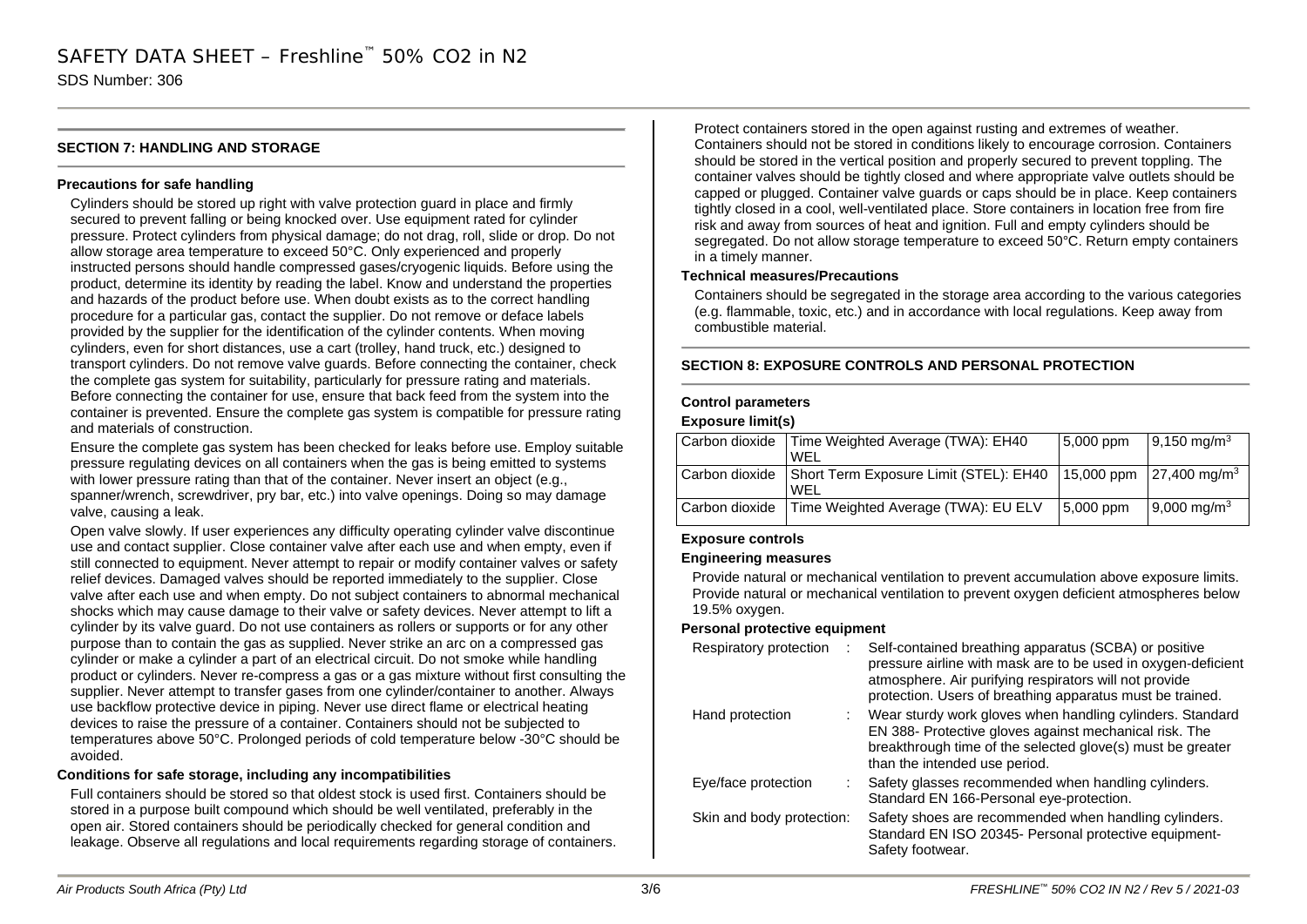# *SAFETY DATA SHEET – Freshline™ 50% CO2 in N2*

### SDS Number: 306

| Special instructions for protection and hygiene       | Ensure adequate ventilation,<br>especially in confined areas.                           | <b>SECTION 10: STABILITY AND REACTIVITY</b>                                                                                                                                       |
|-------------------------------------------------------|-----------------------------------------------------------------------------------------|-----------------------------------------------------------------------------------------------------------------------------------------------------------------------------------|
| <b>Remarks</b>                                        | Simple asphyxiant.                                                                      | <b>Reactivity</b><br>No reactivity hazard other than the effects described in the<br>sub-sections below.                                                                          |
| <b>SECTION 9: PHYSICAL AND CHEMICAL PROPERTIES</b>    |                                                                                         | <b>Chemical Stability</b><br>Stable under normal conditions.                                                                                                                      |
| Information on basic physical and chemical properties |                                                                                         | Possibility of hazardous reactions<br>: No data available                                                                                                                         |
| Form                                                  | Compressed gas.                                                                         | <b>Conditions to avoid</b><br>None under recommended storage and handling conditions                                                                                              |
| Colour                                                | Colourless gas                                                                          | (see section 7).                                                                                                                                                                  |
| Odour                                                 | None. Mixture contains one or more components which<br>have no odour warning properties | No data available<br>Incompatible materials :<br>Hazardous decomposition products :<br>Under normal conditions of storage and use,<br>hazardous decomposition products should not |
| Molecular Weight                                      | 36.00 g/mol                                                                             | be produced.                                                                                                                                                                      |
| Relative vapour density                               | 1.25 (air = 1) Heavier than air.                                                        |                                                                                                                                                                                   |
| Relative density                                      | Not applicable                                                                          | <b>SECTION 11: TOXICOLOGICAL INFORMATION</b>                                                                                                                                      |
| Vapour pressure                                       | No data available                                                                       |                                                                                                                                                                                   |
| Density                                               | 0.0015 g/cm <sup>3</sup> Note: (as vapour)                                              | Information on toxicological effects                                                                                                                                              |
| Specific Volume                                       | 0.70 $m^3/kg$                                                                           | <b>Likely routes of exposure</b>                                                                                                                                                  |
| Melting/freezing point                                | No data available                                                                       | Effects on Eye<br>In case of direct contact with eyes, seek medical advice                                                                                                        |
| Boiling point/range                                   | $-98.6 °C$                                                                              | Effects on Skin<br>Adverse effects not expected from this product                                                                                                                 |
| Water solubility                                      | Not known, but considered to have low solubility.                                       | Inhalation effects<br>Concentration of 10% CO2 or more can produce unconsciousness                                                                                                |
| Partition coefficient n-octanol/water [log Kow]       | : Not known                                                                             | or death. Unlike simple asphyxiants, carbon dioxide has the ability<br>to cause death even when normal oxygen levels (20-21%) are                                                 |
| Ph                                                    | Not applicable                                                                          | maintained. Carbon dioxide is physiologically active, affective                                                                                                                   |
| Viscosity                                             | No reliable data available                                                              | circulation and breathing. At concentrations between 2 and 10%,                                                                                                                   |
| Particle characteristics                              | Not applicable                                                                          | carbon dioxide can cause nausea, dizziness, headache, mental<br>confusion, increased blood pressure and respiratory rate. In high                                                 |
| Upper and Lower explosion/ flammability limits        | : Non flammable                                                                         | concentrations may cause asphyxiation. Asphyxiation may bring                                                                                                                     |
| Flash point                                           | Not applicable                                                                          | about unconsciousness without warning and so rapidly that victim                                                                                                                  |
| Auto-ignition temperature                             | Non flammable                                                                           | may be unable to protect themselves                                                                                                                                               |
| Decomposition temperature                             | Not applicable                                                                          | Ingestion effects<br>Ingestion is not considered a potential route of exposure                                                                                                    |
| <b>Other information</b>                              |                                                                                         | Exposure to oxygen deficient atmosphere may cause the following<br>Symptoms                                                                                                       |
| <b>Explosive properties</b>                           | Not applicable                                                                          | symptoms: Dizziness. Salivation. Nausea. Vomiting. Loss of<br>mobility/consciousness. Shivering fit. Sweating. Blurred vision.                                                    |
| Oxidizing properties                                  | Not applicable                                                                          | Headache. Increased pulse rate. Shortness of breath. Rapid                                                                                                                        |
| Odour threshold                                       | Is subjective and inadequate to warn of overexposure                                    | respiration.                                                                                                                                                                      |
| Evaporation rate                                      | Not applicable                                                                          |                                                                                                                                                                                   |
| Flammability (solid, gas)                             | Refer to production classification in Section 2                                         |                                                                                                                                                                                   |

Note: Properties are nominal and may vary due to the composition of the gas mixture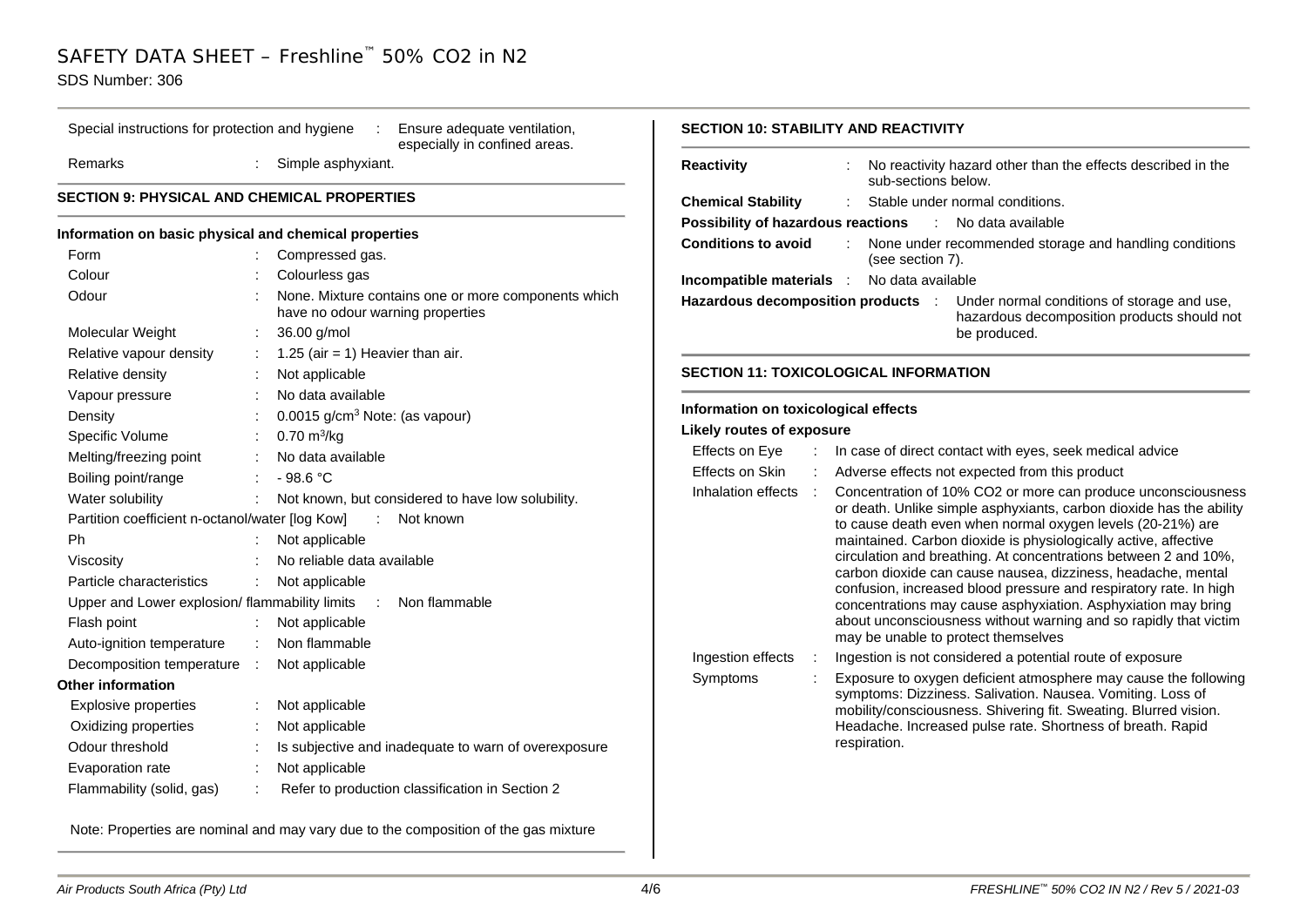## *SAFETY DATA SHEET – Freshline™ 50% CO2 in N2*

SDS Number: 306

### **Acute toxicity**

| Acute oral toxicity                                         | No data available on the product itself                                                                                                                                                                                                                                                                                                                                                                                                                 |
|-------------------------------------------------------------|---------------------------------------------------------------------------------------------------------------------------------------------------------------------------------------------------------------------------------------------------------------------------------------------------------------------------------------------------------------------------------------------------------------------------------------------------------|
| Acute inhalation toxicity<br>÷                              | Unlike simple asphyxiants, carbon dioxide has the<br>ability to cause death even in normal oxygen levels (20-<br>21%) are maintained. 5% CO2 has been found to act<br>synergistically to increase the toxicity of certain other<br>gases (CO, NO2) CO2 has been shown to enhance the<br>production of carboxy-or met- haemoglobin by these<br>gases possibly due to carbon dioxide's stimulatory<br>effects on the respiratory and circulatory systems. |
| Acute dermal toxicity                                       | No data available on the product itself                                                                                                                                                                                                                                                                                                                                                                                                                 |
| Skin corrosion/irritation<br>÷                              | No data available                                                                                                                                                                                                                                                                                                                                                                                                                                       |
| Serious eye damage / Irritation                             | : No data available                                                                                                                                                                                                                                                                                                                                                                                                                                     |
| Sensitization                                               | No data available                                                                                                                                                                                                                                                                                                                                                                                                                                       |
| Chronic toxicity or effects from long term exposure         |                                                                                                                                                                                                                                                                                                                                                                                                                                                         |
| Carcinogenicity                                             | No data available                                                                                                                                                                                                                                                                                                                                                                                                                                       |
| Reproductive toxicity                                       | No data available on the product itself                                                                                                                                                                                                                                                                                                                                                                                                                 |
| Germ cell mutagenicity<br>÷.                                | No data available on the product itself                                                                                                                                                                                                                                                                                                                                                                                                                 |
| Specific target organ systemic toxicity (single exposure)   | No data available                                                                                                                                                                                                                                                                                                                                                                                                                                       |
| Specific target organ systemic toxicity (repeated exposure) | No data available<br>$\mathbb{R}^{n}$                                                                                                                                                                                                                                                                                                                                                                                                                   |
| Aspiration hazard<br>t.                                     | No data available                                                                                                                                                                                                                                                                                                                                                                                                                                       |

### **SECTION 12: ECOLOGICAL INFORMATION**

### **Toxicity**

| Aquatic toxicity            | No data is available on the product itself. |                        |
|-----------------------------|---------------------------------------------|------------------------|
| Toxicity to fish-components |                                             |                        |
| Carbon dioxide              | LC50(1h): 240mg/l                           | Species: Rainbow trout |

|                |                   | (Oncorhynchus mykiss).                           |
|----------------|-------------------|--------------------------------------------------|
| Carbon dioxide | LC50(96h): 35mg/l | Species: Rainbow trout<br>(Oncorhynchus mykiss). |

Toxicity to other organisms : No is data available on the product itself.

**Persistence and degradability**

No data available

**Bioaccumulative potential :** Refer to section 9 "Partition Coefficient (n-octanol / water)".

**Mobility in soil** : Because of its high volatility, the product is unlikely to cause ground pollution

### **Other adverse effects**

| When discharged in large quantities may contribute to the greenhouse effect. |    |                                                                                 |
|------------------------------------------------------------------------------|----|---------------------------------------------------------------------------------|
| Effect on the ozone layer                                                    |    | : No known effects from this product.                                           |
| Ozone Depleting Potential                                                    | ÷. | <b>None</b>                                                                     |
| Effect on global warming                                                     |    | When discharged in large quantities may contribute to<br>the greenhouse effect. |
| Global Warming Potential                                                     |    | $: 1$ (Carbon dioxide)                                                          |

### **SECTION 13: DISPOSAL CONSIDERATIONS**

| Waste treatment methods | Contact supplier if quidance is required. Return unused<br>product in original cylinder to supplier. |
|-------------------------|------------------------------------------------------------------------------------------------------|
| Contaminated packaging  | Return cylinder to supplier.                                                                         |

### **SECTION 14: TRANSPORT INFORMATION**

### **ADR**

 $\sim$ 

| UN/ID No.                 | $\mathbb{R}^n$ | UN1956                                                                   |
|---------------------------|----------------|--------------------------------------------------------------------------|
|                           |                | Proper shipping name : COMPRESSED GAS, N.O.S. (Carbon dioxide, Nitrogen) |
| Class or Division : 2     |                |                                                                          |
| Tunnel Code : (E)         |                |                                                                          |
| Label(s)                  |                | : 2.2                                                                    |
| ADR/RID Hazard ID no.: 20 |                |                                                                          |
| Marine Pollutant          |                | : No                                                                     |
| <b>IATA</b>               |                |                                                                          |
| UN/ID No.                 |                | : UN1956                                                                 |
|                           |                | Proper shipping name : Compressed gas, n.o.s. (Carbon dioxide, Nitrogen) |
| Class or Division : 2.2   |                |                                                                          |
| Label(s)                  |                | $\therefore$ 2.2                                                         |
| <b>Marine Pollutant</b>   | $\mathcal{L}$  | No                                                                       |
| <b>IMDG</b>               |                |                                                                          |
| UN/ID No.                 | ÷              | UN1956                                                                   |
|                           |                | Proper shipping name : COMPRESSED GAS, N.O.S. (Carbon dioxide, Nitrogen) |
| Class or Division         |                | $\therefore$ 2.2                                                         |
| Label(s)                  |                | $\therefore$ 2.2                                                         |
| Marine Pollutant          |                | : No                                                                     |
| Segregation Group         | t.             | None                                                                     |